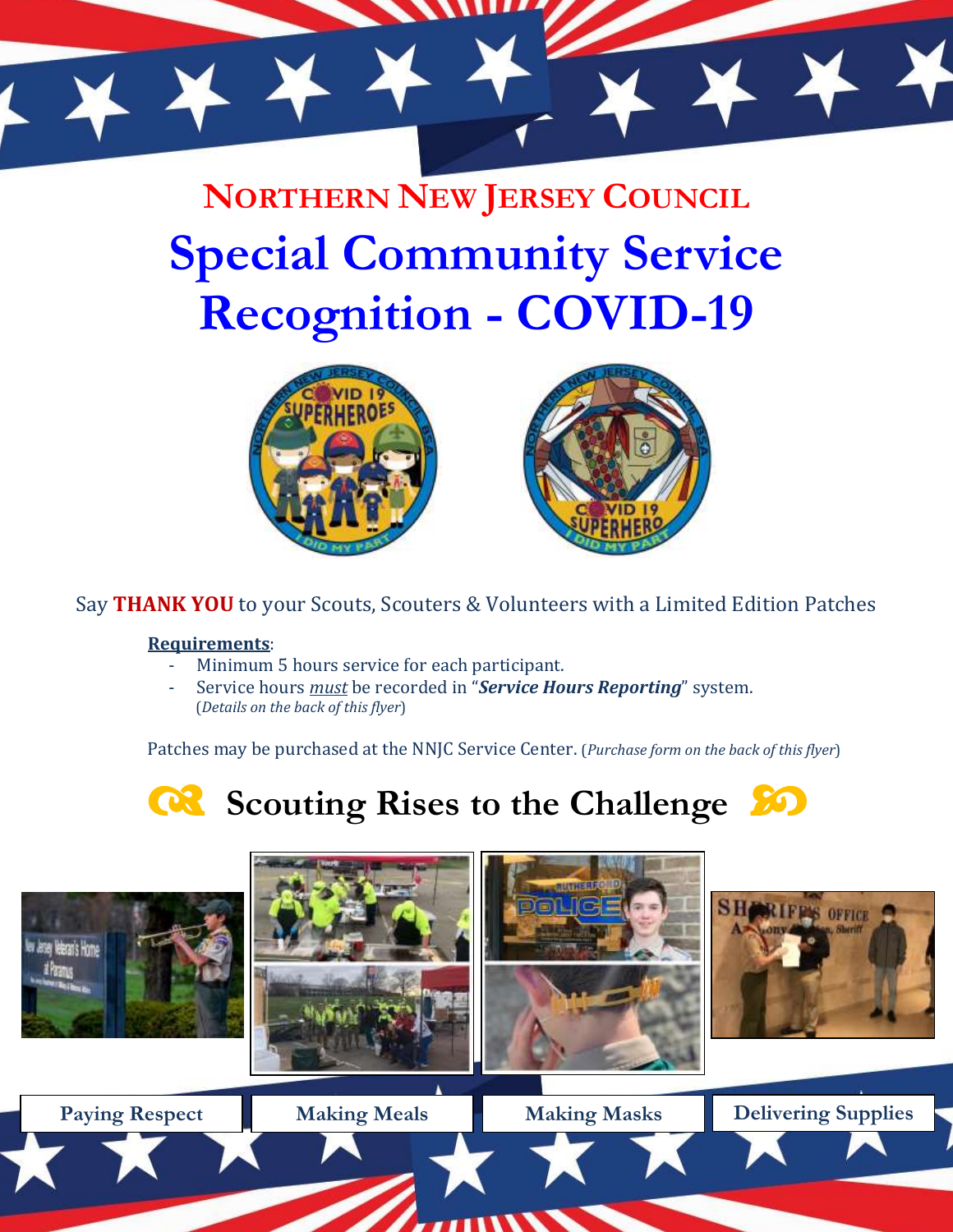| <b>REQUIREMENTS:</b><br>Minimum 5 hours service for each participant.<br>Service hours <i>must</i> also recorded in "Service Hours Reporting" system.<br>The Service Hours Reporting system may be accessed via one of the following:<br>NNJC Website, Scoutbook, my. Scouting or servicehours. scouting.org<br><b>INSTRUCTIONS TO OBTAIN PATCH:</b><br>Complete all required information on this form<br>Provide confirmation to NNJC that service hours were recorded |                                                                                                                          |         |                                                                                                                                     |
|-------------------------------------------------------------------------------------------------------------------------------------------------------------------------------------------------------------------------------------------------------------------------------------------------------------------------------------------------------------------------------------------------------------------------------------------------------------------------|--------------------------------------------------------------------------------------------------------------------------|---------|-------------------------------------------------------------------------------------------------------------------------------------|
| * Patches cannot be purchased without this confirmation<br>Upload pictures and/or videos (optional). Unit must obtain photo release<br>* By submitting pictures and videos you are acknowledging receipt of parental consent<br>For additional information or help, please contact your Unit Commissioner                                                                                                                                                               |                                                                                                                          |         |                                                                                                                                     |
| Lenape Trail<br><b>DISTRICT:</b>                                                                                                                                                                                                                                                                                                                                                                                                                                        | <b>Three Rivers</b><br>Ramapo Valley                                                                                     |         |                                                                                                                                     |
|                                                                                                                                                                                                                                                                                                                                                                                                                                                                         |                                                                                                                          |         |                                                                                                                                     |
|                                                                                                                                                                                                                                                                                                                                                                                                                                                                         |                                                                                                                          |         |                                                                                                                                     |
| <b>DESCRIPTION OF SERVICE #1</b>                                                                                                                                                                                                                                                                                                                                                                                                                                        |                                                                                                                          |         |                                                                                                                                     |
| If more space is needed go to next page<br><b>DATE OF SERVICE</b><br><b>PARTICIPANTS</b>                                                                                                                                                                                                                                                                                                                                                                                | <b>HOURS</b>                                                                                                             |         | <b>DATE RECORDED</b>                                                                                                                |
| <b>YOUTH</b><br><b>TOTAL -</b>                                                                                                                                                                                                                                                                                                                                                                                                                                          | <b>EXAMPLE ADULTS</b>                                                                                                    | TOTAL - | <b>NOTE:</b> Each unit MUST enter<br><b>Total Hours into the "Service</b><br><b>Hours Reporting" system</b>                         |
| <b>DESCRIPTION OF SERVICE #2 (If Applicable)</b><br>If more space is needed go to next page                                                                                                                                                                                                                                                                                                                                                                             |                                                                                                                          |         |                                                                                                                                     |
| <b>DATE OF SERVICE</b><br><b>PARTICIPANTS</b><br><b>YOUTH</b><br>TOTAL - _____                                                                                                                                                                                                                                                                                                                                                                                          | <b>HOURS</b><br><b>ADULTS</b><br># of Scouts - _____ # of Leaders - ____<br># Non Scouts - _____ # of Non Leaders - ____ | TOTAL - | <b>DATE RECORDED</b><br><b>NOTE:</b> Each unit MUST enter<br><b>Total Hours into the "Service</b><br><b>Hours Reporting" system</b> |
| Council Approval: _______________                                                                                                                                                                                                                                                                                                                                                                                                                                       |                                                                                                                          |         |                                                                                                                                     |
| <b>COST:</b> $$3.00 - \text{Batch}$ $$5.00 - \text{Set}$ (One of each patch design)<br><b>Type A:</b> _______ Patches x $$3.00 =$ ________<br><b>Type B:</b> _______ Patches x $$3.00 =$ ________<br>$\triangleright$ May order one patch or one set for each participant<br>$\triangleright$ Patches may be purchased at the NNJC Service Center                                                                                                                       | TOTAL: \$                                                                                                                | Type A  | Type B                                                                                                                              |